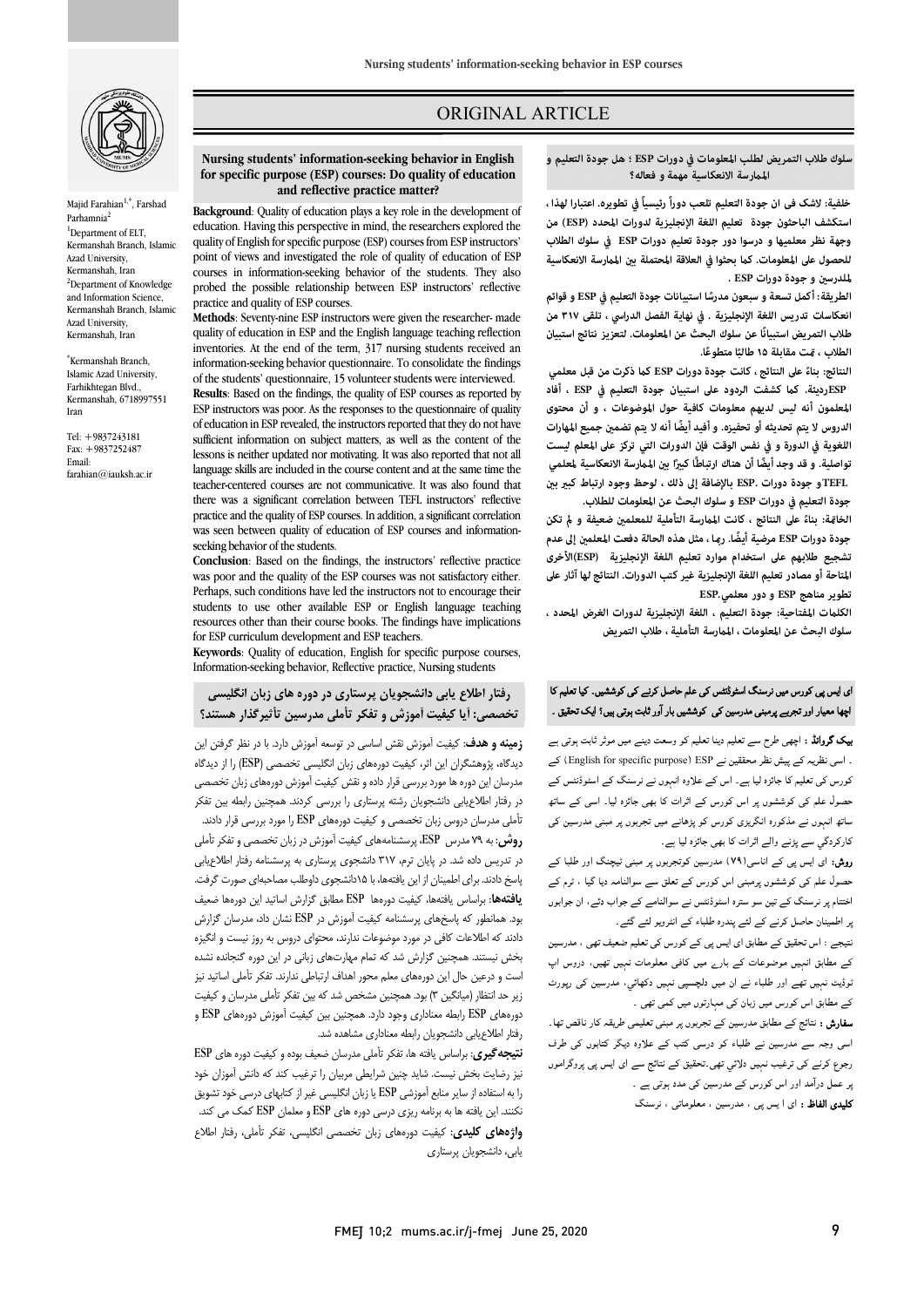## **INTRODUCTION**

 Today, the quality of education plays a key role in the development of any country and the importance of improving the educational quality is unanimously agreed upon. Improving the quality of education can not only be it increases their attendance and dropout rates. Undoubtedly, increasing the quality of education at university may extend to other parts of society as well and effective in empowering students in their future careers but can contribute to the flourishing of the country.

 There is not a unanimous agreement on the precise definition of quality. Quality is regarded as a relative term that meets the needs of various groups of beneficiaries (1). Griffith (2008) defines the quality of education as ″the extent to which the delivery of the school curriculum is realizing the (2). Quality of education is (3) considered as a complex, dynamic, and multidimensional concept whose definition is subjected to a set of factors and conditions. In particular, it is social, economic, cultural, and political. Two definitions of is as a comparing higher education status with predetermined standards. Second, quality is matching the status of higher education with the mission, purpose, and expectations of all stakeholders including faculty members, context, an education system is expected to keep pace with economic and social change, technological change, and other changing paradigms such as creative learning (4). In this regard, EFL curriculum in general and ESP courses, in learning outcomes established in the educational standards″ higher education quality have been suggested. First, quality academics, students, legislators, and the like. In such a particular, are no exceptions.

Due to the eminence of English as an international language and its key role in the advancement of technology and industry, demand for the development of ESP courses has Increased worldwide (3). Since the 1970s, ESP has been on<br>the agenda of the Ministry of Culture and Higher Education. Based on the guidelines, non-English-speaking students need to take the course while studying for higher education courses. The main purpose of these courses, as Moattarian and Tahririan demonstrated, was to enable students ″to use the courses have been limited to helping students with reading and comprehending the content material related to their course of study (6). By focusing solely on reading comprehension, these courses have neglected to consider these courses is the neglect of students' needs and the overemphasis on vocabulary and grammar (8) which overlooks teaching necessary language skills. Therefore, this leaves students with little motivation, overcrowd heterogeneous classes (9), and limit resources which<br>alleviate the problem increased worldwide (5). Since the 1970s, ESP has been on English in academic and occupational settings″(5); however, other language skills (7). What has fueled discontent with alleviate the problem.

 Because of the need to communicate with patients from other countries, ESP courses are necessary for medical also need a great deal of English language skills to enhance their career opportunities (10); accordingly, the students are required to take a 3-unit general language and a 2-unit sciences, especially, for nursing students. Nursing graduates

specialized language course.

 It seems that one of the most-needed ingredients of any ESP course is reflective practice. Nowadays, reflective practice has drawn a considerable attention to itself. Reflection, as higher- order thinking, is an essential teacher quality and an "teachers are active, thinking decision-makers who make oriented, personalized, and context-sensitive networks of knowledge, thoughts, and beliefs" (11). A reflective teacher reflects on his experiences in relation to himself and others. This is because he wants to deeply understand himself and approach to teaching, learning and problem solving that uses reflection as the main tool… It involves them in analyzing, discussing, evaluating, changing and developing their practice, by adopting an analytical approach to their work" important part of the teaching process. This is because instructional choices by drawing on complex, practicallyothers (12). As it is defined "reflective teaching is an (13).

 Additionally, it seems that information-seeking behavior is of great importance for ESP courses. With the spread of technology and the sheer volume of information in various students' information-seeking behavior has turned to be of great importance, so in universities, the information-seeking behavior of the academic community has been emphasized (14). Therefore, this behavior has been one of the areas of of studying information-seeking behavior is to find the following questions: What does one do to find his information needs? How does he select and search for information sources? How does he find access to these more specific, information-seeking behavior is a purposeful search for information in order to satisfy a specific purpose forms on web pages, CDs, e-books, etc., the development of interest for researchers. it has been stated that the purpose resources? What factors influence his behavior? (15). To be  $(16)$ .

 ESP instructors in the country often limit themselves to using information sources to their students. Unassisted to get help from diverse sources of teaching English, ESP students suffice to studying the only source which is often their course books (17). Perhaps, quality of education has a great influence on study was undertaken to understand more about the role that reflective practice plays in the quality of education. This was done since studies show a link between reflective practice, teachers' professional development, and quality of education (18, 19) which may subsequently affect students'<br>information cooling helemian books. They also seem reluctant to introducing diverse ESP students' information-seeking behavior. In addition, this information-seeking behavior.

 Based on the researchers' best knowledge, although information-seeking behavior of nursing students has been extensively probed (20, 21), no study has invested the ESP instructors' reflective practice and the quality of ESP courses has not been investigated either. In addition, it seems necessary to study the relationship between the quality of ESP courses and information-seeking behavior of the influencing ESP students' information seeking behavior, the present study formulated the following research questions: course quality. The possible relationship between ESP students. Given the importance of understanding the factors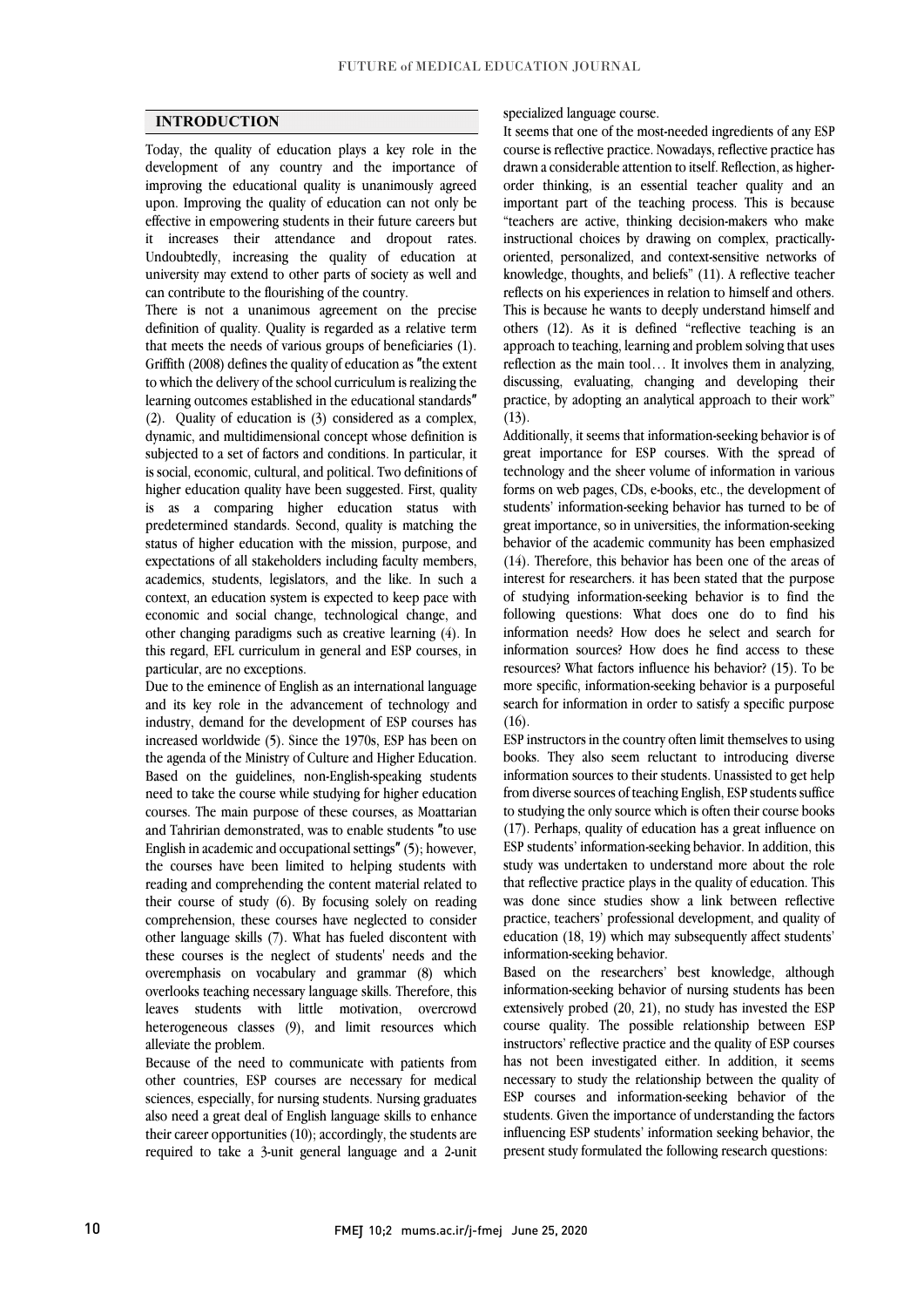1. What is the quality of ESP courses from ESP instructors' points of view?

 2. What is the relationship between ESP instructors' reflective practice and the quality of ESP courses?

 3. What is the relationship between the quality of ESP courses and information-seeking behavior of the students?

# **METHODS**

#### **Participants**

 Based on convenient sampling, 79 ESP instructors and 317 Iran were recruited for the study. These universities included both state and Islamic Azad universities. The instructors were either TEFL (teaching English as a foreign language) professors or instructors from nursing departments. It should be stated nursing students from medical science universities of west of that they had 3 to 18 years' experience in teaching ESP.

It should be mentioned that the inclusion and exclusion criteria for both instructors and students of the present study were applied. The exclusions were: any missing data in the questionnaires and lack of consent to participate. The having passed the course and being a nursing student. The criteria for the instructors were: EFL teacher having taught ESP one term or more, instructor of nursing department inclusion criteria for the students were: student of ESP or having taught ESP one term or more.

## **Instruments**

## Three questionnaires were employed in the present study: *Quality of education in ESP questionnaire*

After developing the first drafts of the scale which was  $i$  is the state of the state experts in ESP to pass their judgment on the items. After investigation, 7 items were removed and 3 were revised. The scale was piloted on 4 ESP instructors. The Cronbach's alpha was calculated to be .633 showing that questionnaire was subjected to factor analysis by omitting items with negative correlation less than 0.50. The Varimax compiled based on the related literature (6, 9, 22, 23, 24) 25 the questionnaire is of a high acceptable reliability. Then, the rotation resulted in Table 1.

 designed on a five-point Likert scale including 1 "not at all", 2 "to a small scale", 3 "to some extent", 4 "to a moderate The final version of the scale included 17 items entirely extent, and 5 "to a great extent.

#### *The English language teaching reflection inventory*

The English uniquity election of reflection inventory<br>To assess the ESP instructors' reflective practice, the English language teaching reflection inventory developed by Akbari, Behzadpoor and Dadvand (25) was employed in the present study. There were 29 items with five subscales in a five-point Likert scale. The subscales were, practical reflection (six (three items), metacognitive reflection (seven items), and the items), cognitive reflection (six items), affective reflection last subscale, critical reflection (seven items).

## *Information-seeking behavior questionnaire*

 To compile the questionnaire, 20 items were written based on the related literature  $(14, 22, 26, 27, 28)$ . To ensure face and content validity, the first draft was revised by 4 university professors and 4 items were removed. the remaining 16

| Table 1. Rotated component matrix of factor analysis<br>on the items |                |              |              |       |  |  |
|----------------------------------------------------------------------|----------------|--------------|--------------|-------|--|--|
| factors                                                              | questions      | $\mathbf{1}$ | $\mathbf{2}$ | 3     |  |  |
|                                                                      | q6             | 0.936        |              |       |  |  |
|                                                                      | q <sub>4</sub> | 0.912        |              |       |  |  |
|                                                                      | q <sub>1</sub> | 0.845        |              |       |  |  |
| Organizational                                                       | q3             | 0.820        |              |       |  |  |
|                                                                      | q5             | 0.819        |              |       |  |  |
|                                                                      | q2             | 0.696        |              |       |  |  |
|                                                                      | q7             | 0.536        |              |       |  |  |
|                                                                      | q10            |              | 0.954        |       |  |  |
|                                                                      | q8             |              | 0.890        |       |  |  |
| Educational                                                          | q9             |              | 0.785        |       |  |  |
|                                                                      | q12            |              | 0.688        |       |  |  |
|                                                                      | q11            |              | 0.580        |       |  |  |
|                                                                      | q14            |              |              | 0.879 |  |  |
|                                                                      | q13            |              |              | 0.835 |  |  |
| Personal                                                             | q15            |              |              | 0.792 |  |  |
|                                                                      | q16            |              |              | 0.680 |  |  |

 items were piloted on 10 nursing students. The reliability of this questionnaire was estimated through Cronbach's alpha coefficient to be .745. The scale included 5-point Likert scale.

#### *A semi-structured interview*

 To consolidate the findings, a semi-structured interview was held with 15 volunteer nursing students. The students were asked to freely express their ideas about their information- seeking behavior and mention the challenges they encountered to seek the information they need for the ESP course.

 Each interview which was conducted over the phone lasted for 25 minutes. Then, the responses were recorded, and transcribed. The researchers employed Strauss and Corbin's that there are three types of coding techniques in the model, namely, open, axial, and selective. Based on the coding strategies, the interviewees' comments were first transcribed model (29) to analyze the data. It is noteworthy to mention and finally, the transcribed data were codified.

#### **Data collection procedures**

 The study was carried out in the first semester of 2018 in some Medical Science universities. It should be mentioned that a concurrent mixed-method approach was employed in obtained and they were told that their participation was voluntary. They were also ensured that their responses would not be disclosed to third parties. Next, the quality of education in ESP and the English language teaching their office or tea break and were completed anonymously. The Information-seeking behavior questionnaire was given to the students in the last week of the course and one of the this study. As the first step, the participants*'* consent was reflection inventories were handed to the ESP instructors in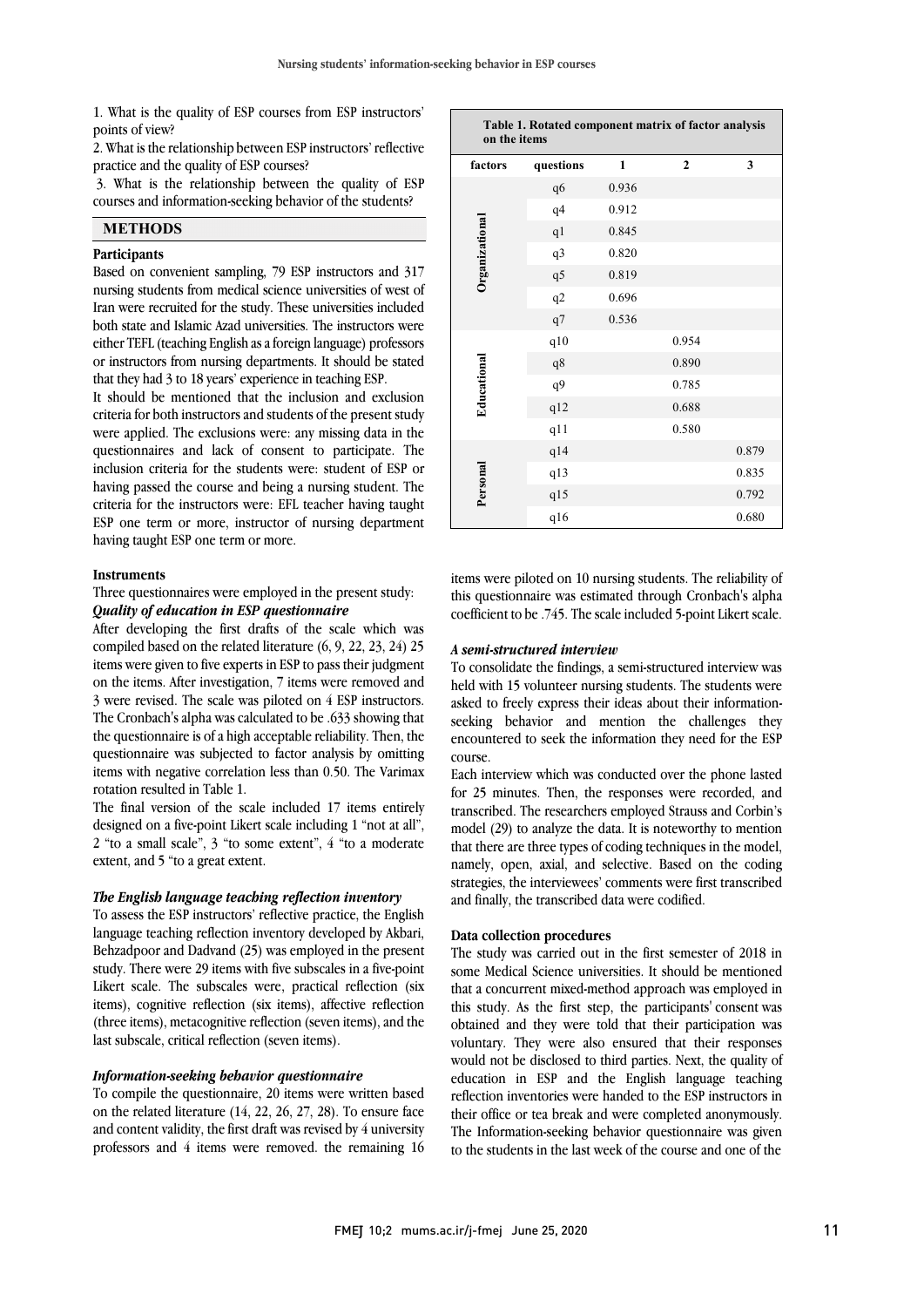$\overline{a}$ 

researchers was responsible for distributing the scale among the participants. Finally, the volunteer students took part in a semi-structured interview.

# **RESULTS**

Since the result of the Sig. value in the Kolmogorov-Smirnov was lower than 0.05, the distribution of the scores for all three questionnaires was not normal. So, non-parametric tests were used to interpret the data.

 courses from ESP instructors' points of view. To answer the question, the percentage of the answers to each item is shown in Table 2. Moreover, a sign test was employed (see Tables  $3$  and  $4$ ). The first research question investigated the quality of ESP

believed that ESP instructors do not have sufficient As to the first item, the majority of the instructors (70.9%)

| Table 2. Questionnaire of quality of education in ESP |                                                                                                       |                                            |                 |                     |                   |                            |                         |      |  |
|-------------------------------------------------------|-------------------------------------------------------------------------------------------------------|--------------------------------------------|-----------------|---------------------|-------------------|----------------------------|-------------------------|------|--|
| <b>Factors</b>                                        | Question                                                                                              |                                            | Not at all      | To a small<br>scale | To some<br>extent | To a<br>moderate<br>extent | To a great<br>extent    | Mean |  |
| Organizational                                        | 1. To what extent do ESP instructors have<br>sufficient information on subject-specific<br>matters?   | F<br>$\frac{0}{0}$                         | 13<br>(16.5)    | 43<br>(54.4)        | 23<br>(29.1)      |                            |                         |      |  |
|                                                       | 2. To what extent are ESP instructors expert<br>in English language teaching?                         | F<br>$\frac{0}{0}$                         | 19<br>(24.1)    | 38<br>(48.1)        | 22<br>(27.8)      |                            |                         |      |  |
|                                                       | 3. To what extent does the course have<br>specific objectives?                                        | $\mathbf{F}$<br>$\frac{0}{0}$              | 9<br>(11.4)     | 42<br>(53.2)        | 28<br>(35.4)      |                            |                         |      |  |
|                                                       | 4. Are the content of the lessons updated?                                                            | F<br>$\frac{0}{0}$                         | 3<br>(3.8)      | 49<br>(62)          | 27<br>(34.2)      |                            |                         | 2.35 |  |
|                                                       | 5. Is the content of the lessons motivating?                                                          | F<br>$\frac{0}{0}$                         | 6<br>(7.6)      | 36<br>(45.6)        | 32<br>(4.5)       | 5<br>(6.3)                 |                         |      |  |
|                                                       | 6. To what extent do students use language<br>labs?                                                   | $\boldsymbol{\mathrm{F}}$<br>$\frac{0}{0}$ | $\tau$<br>(8.9) | 42<br>(53.2)        | 30<br>(38)        |                            |                         |      |  |
|                                                       | 7. Is there sufficient variety in the subject<br>and content of the course book?                      | $\boldsymbol{\mathrm{F}}$<br>$\frac{0}{0}$ |                 | 24<br>(30.4)        | 32<br>(40.5)      | 19<br>(24.1)               | $\overline{4}$<br>(5.1) |      |  |
| Educational                                           | 8. To what extent dose the course include all<br>writing, listening, speaking, and reading<br>skills? | $\rm F$<br>$\frac{0}{0}$                   | 43<br>(54.4)    | 21<br>(26.6)        | 8<br>(10.1)       | $\overline{7}$<br>(8.9)    |                         | 2.79 |  |
|                                                       | 9. Does the course book include adequate<br>specialized vocabulary?                                   | F<br>$\frac{0}{0}$                         | 5<br>(6.3)      |                     | 29<br>(36.7)      | 45<br>(57)                 |                         |      |  |
|                                                       | 10. To what extent are pair and group work<br>activities encouraged in the course?                    | $\mathbf F$<br>$\frac{0}{0}$               | 21<br>(26.6)    | 49<br>(62)          | 5<br>(6.3)        | $\overline{4}$<br>(5.1)    |                         |      |  |
|                                                       | 11. To what extent is the course learner-<br>centered?                                                | $\rm F$<br>$\frac{0}{0}$                   | 10<br>(12.6)    | 48<br>(60.8)        |                   | 21<br>(26.6)               |                         |      |  |
|                                                       | 12. To what extent are students encouraged<br>to use resources other than their course<br>book?       | $\mathbf F$<br>$\frac{0}{0}$               | 12<br>(15.2)    | 50<br>(63.3)        | 17<br>(21.5)      |                            |                         |      |  |
| Personal                                              | 13. To what extent are needs of students in<br>the course taken care of?                              | $\mathbf F$<br>$\frac{0}{0}$               | 35<br>(44.3)    | 9<br>(11.4)         | $\tau$<br>(8.9)   | 28<br>(35.4)               |                         | 2.18 |  |
|                                                       | 14. Do student participate in classroom<br>activities?                                                | F<br>$\%$                                  | 30<br>(38)      | 36<br>(45.6)        | 13<br>(16.5)      |                            |                         |      |  |
|                                                       | 15. To what extent are students' interests<br>taken into account in the course?                       | F<br>$\frac{0}{0}$                         | 16<br>(20.3)    | 41<br>(51.9)        | 22<br>(27.8)      |                            |                         |      |  |
|                                                       | 16. To what extent are students' individual<br>differences taken into account in the course?          | $\mathbf F$<br>$\frac{0}{0}$               | 29<br>(36.7)    | 35<br>(44.3)        | 15<br>(19)        |                            |                         |      |  |

| Table 3. Sign test to investigate the quality of ESP courses from ESP instructors points of views |                               |                       |                                       |                                       |             |                               |       |
|---------------------------------------------------------------------------------------------------|-------------------------------|-----------------------|---------------------------------------|---------------------------------------|-------------|-------------------------------|-------|
| <b>Variable</b>                                                                                   | <b>Descriptive statistics</b> |                       |                                       | Mean: 3                               |             | <b>Inferential statistics</b> |       |
|                                                                                                   | Mean                          | <b>Std. Deviation</b> | <b>Positive</b><br><b>Differences</b> | <b>Negative</b><br><b>Differences</b> | <b>Ties</b> | z                             | Sig.  |
| Quality of education                                                                              | 2.44                          | 0.32259               | 76                                    |                                       | $^{(1)}$    | $-8.101$                      | 0.000 |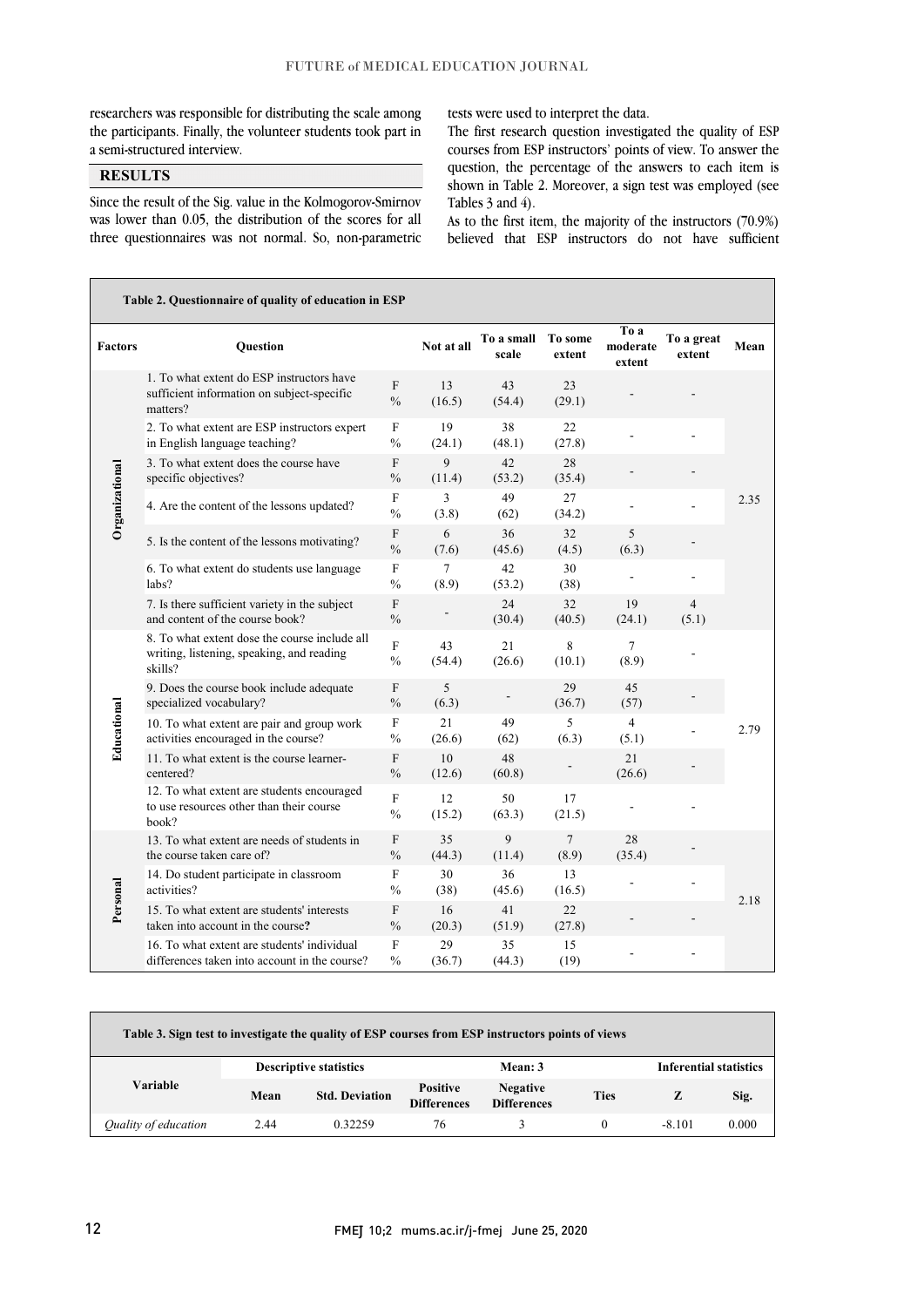| Table 4. Spearman correlation coefficient between<br>instructors education quality and reflective thinking |                            |           |  |  |  |
|------------------------------------------------------------------------------------------------------------|----------------------------|-----------|--|--|--|
| Variable                                                                                                   |                            |           |  |  |  |
|                                                                                                            | Correlation<br>Coefficient | $0.802**$ |  |  |  |
| Quality of education and EFL                                                                               | $Sig. (2-tailed)$          | 0.000     |  |  |  |
|                                                                                                            | N                          | 79        |  |  |  |

information on subject- specific matters. Surprisingly, as to the second item, 72.2% of the participants reported that ESP instructors are not experts in English language teaching. While 35.4% believed that ESP courses have specific objectives, about 64 percent hold that the course does not have specific objectives. In response to the question which asked if the content of the lessons is updated, only 34.2% agreed and the rest did not find the content of the lessons updated. At the same time, 53 percent of the instructors saw the content of lessons as giving less motivation while the rest (47%) felt that they were motivating. The numbers of respondents who thought students use language labs were quite small (38%). The total number of instructors who believed that variety can be found in the subject and content of the course book was 69.7%. A clear majority (81%) of the instructors stated that all language skills are not included in the course; however, nearly all 93.7% agreed that the course book includes adequate specialized vocabulary. About 88% did not find the course communicative and reported that pair and group activities are not encouraged in the course. Responses to item 11 showed that 73.4 % of the participants found the course teacher-centered while the rest (26.6%) found it as learner-centered. Regarding item 12, only 21.5% chose 'to some extent' and the majority (78.5%) did not believe that students are encouraged to use resources other than their course book. As the answers to item 13 indicate, nearly half of the respondents (55.7%) believed that the needs of students are not taken care of. Interestingly, 83.6% mentioned that students do not participate in the activities. About 72% of the instructors believed that students' interests are not taken into account. Finally, 81% of the instructors reported that the course has no or little attention to students' individual differences.

According to Table 3, the average quality of education was 2.44. A comparison of the quality of education with the mean index (3) showed that it is significant. The z-score of the quality of education variable was -8.101 which indicated that the difference between the means is statistically significant, considering the significance level (sig.  $= 0.000 < 0.05$ ). In other words, there is a significant difference between the mean score of quality of education and mean score (3), which means that the level of quality of education is lower than the mean score, indicating that students are not in a good position in terms of quality of education.

Regarding the second research question which inquires whether there is a significant relationship between quality of ESP courses and ESP instructors' reflective thinking in the classroom, a Spearman correlation coefficient was used. The results of this test are shown in Table 4.

According to Table 3, through 99% confidence and an error rate less than 0.01% and considering the significant level  $(P=0.000)$  which is less than 0.01%, it can be concluded that there is a significant relationship between quality of ESP course and ESP instructors' reflective thinking. On the other hand, the correlation value of this correlation was found to be  $(r=0.802)$ , indicating a positive and rather a strong correlation.

To answer the third research question which sought a significant relationship between the quality of ESP courses and students' information-seeking behavior, a Spearman correlation coefficient was used. The results of the test are shown in Table 4.

According to Table 5, through 99% confidence and error rate less than 0.01% and considering the significant level  $(P=0.000)$  which is less than 0.01%. it can be concluded that there is a significant relationship between the quality of ESP courses and students' information-seeking behavior. On the other hand, the correlation value of this correlation was equal to  $(r=0.695)$ , which indicates a positive and moderate value.

The result of the interview with the students can be found in Table 6. As the Table shows, the first challenge was that ESP instructors limit the course to course books and do not introduce other useful resources. The next challenge the interviewees referred to was that all language skills are not practiced in the course. The participants acknowledged that the instructors do not introduce helpful resources except textbooks to their students. They also reported that they were not familiar with web resources. Web resources can provide useful resources for English as foreign language students to learn English. The interviewees mentioned that the way they were taught ESP was based on traditional approaches of reading and translation. Finally, it was stated that the priority for them was getting a high grade for the course and that discouraged them from using resources other than their course books.

| Table 5. Spearman correlation coefficient between<br>teacher education quality and student information-<br>seeking behavior |                            |            |  |  |  |
|-----------------------------------------------------------------------------------------------------------------------------|----------------------------|------------|--|--|--|
| Variable                                                                                                                    |                            |            |  |  |  |
|                                                                                                                             | Correlation<br>Coefficient | $0.695***$ |  |  |  |
| Quality of education and<br>Information seeking behavior                                                                    | $Sig. (2-tailed)$          | 0.000      |  |  |  |
|                                                                                                                             |                            | 79         |  |  |  |

## **DISCUSSION**

What we see and experience in the education system in Iran is information transfer from instructors and textbooks to learners. What is expected of learners is remembering the information and transferring it to test sheets. Based on the results of the present study, the quality of ESP courses as reported by ESP instructors is poor and it has negatively affected the nursing students' information-seeking behavior.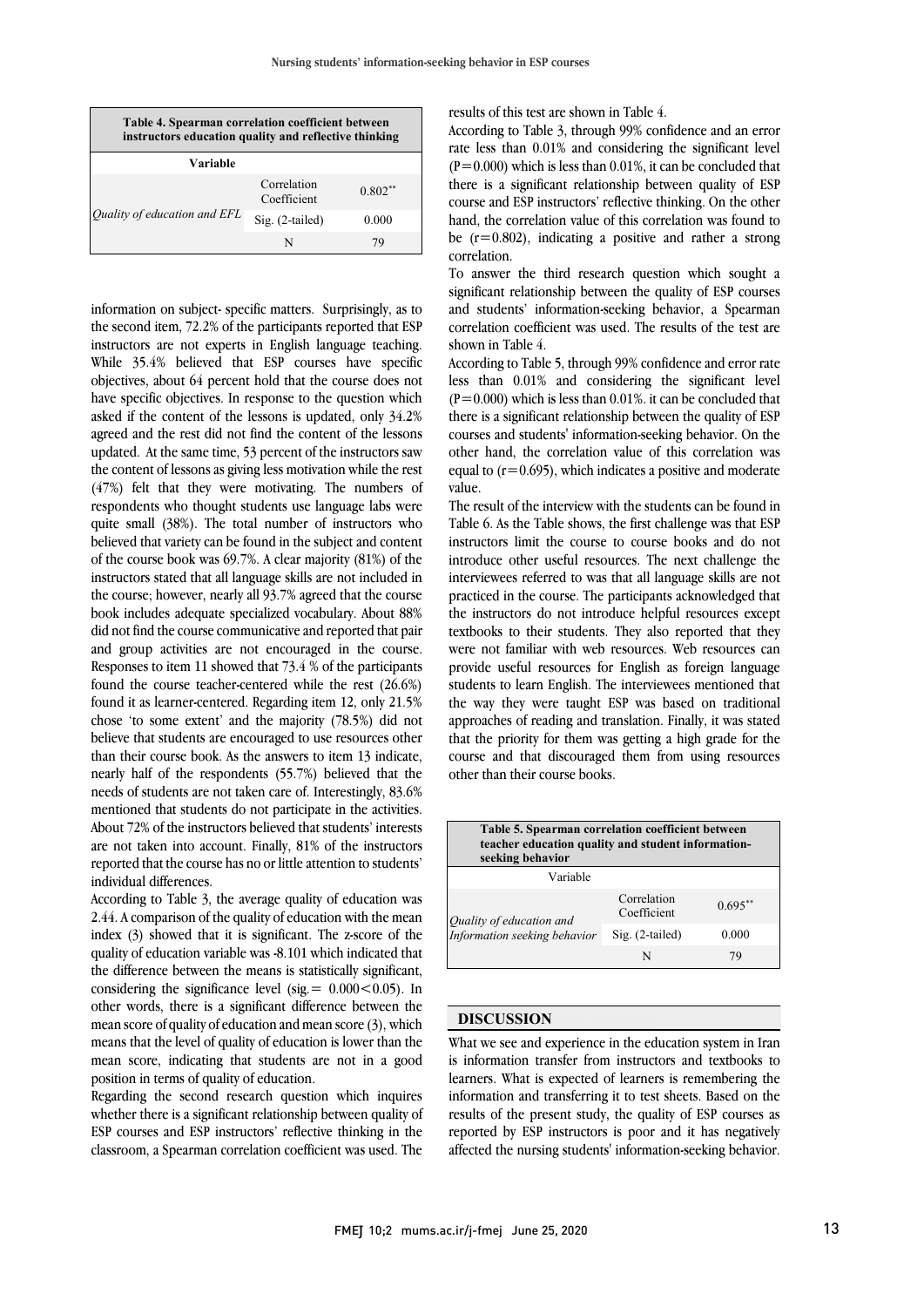**Table 6. Challenges to nursing students' informationseeking behavior**

| <b>Challenges</b>                                 | <b>Response</b><br>percentage |
|---------------------------------------------------|-------------------------------|
| ESP instructors limit the course to course books  | 66%                           |
| Not all language skills are practiced             | 60%                           |
| Lack of support and guidance from teachers        | 46.6%                         |
| lack of familiarity with web resources            | 33.3%                         |
| Prevalent traditional methods of English teaching | 32.15%                        |
| Students' lack of motivation                      | 20%                           |

It was also revealed that there was a significant correlation between TEFL instructors reflective practice and the quality of ESP courses. Furthermore, a significant correlation was seen between quality of education of ESP courses and information-seeking behavior of the students.

In this regard, Akbari (2016) investigated the English language needs of Isfahan University of Medical Sciences and reported that students need more English language courses during their studies and need not only to improve their vocabulary and grammar knowledge of the foreign language but to develop their communicative skills (10). Another study explored ESP courses (30). With regard to the findings, the textbook developer and the lecturer prioritized reading and comprehension among other skills as the most important one; however, for the students and the graduates, the most important skills were reading comprehension and speaking. Regarding the general and ESP courses, the participants believed that the curriculum should be revised in order to meet the needs of their students. In a study, (31) medical students' problems in ESP courses was examined. As reported, the classes were crowded and the students were sitting in the class in the traditional way, which is teacherfronted. The class activities were limited to reading text, vocabulary, and translation, and the class was largely controlled by the instructors. Students were thus less motivated and less interested in participating in activities. The students believed that among other factors, the biggest problem was that the courses were boring and the texts were outdated.

Research on information-seeking behavior of medical students shows that they are not capable of seeking for information and neither do they have enough information about the available databases. In this regard, a study explored the information-seeking behavior of postgraduate students of Qazvin University of Medical Sciences, stating that many participants in the study have not heard names of specialized

video databases, and they have not ever used them (32). In addition, it has been revealed that (14) nursing students' information-seeking skills needs to be improved.

In general, this study examined the quality of ESP courses from ESP instructors' point of views and investigated the role of quality of education of ESP courses in information-seeking behavior of the students. It also probed the possible relationship between ESP instructors' reflective practice and quality of ESP courses. As the findings showed, the quality of ESP courses is not satisfactory. Furthermore, the only source used in ESP courses is course books. In addition, quality of education has a correlation with ESP students' informationseeking behavior and reflective practice plays a role in the quality of education. Therefore, there should be a link between reflective practice and quality of education which in turn may affect ESP students' information-seeking behavior. The present study, like other studies, had some limitations. First, the participants were selected non-randomly and the sample size was small. In addition, further research in validating the researcher-made questionnaires of the study should include ESP instructors and students from medical students of more diverse universities of the country.

Despite the limitations, the main significance of the present research is the point that language education curriculum needs to be modified and revised. Other studies have also indicated such a necessity (33). The revision may also affect students' information-seeking behavior, so that they may be encouraged to seek for information from various available data bases. Another implication of the study is raising ESP teachers' awareness regarding their role as reflective practitioners towards the importance of reflection in the course and the possible relationship between the quality of the course and their reflection.

**Ethical considerations:** Ethical issues (Including plagiarism, informed consent, misconduct, data fabrication and/or falsification, double publication and/or submission, redundancy, etc.) have been completely observed by the authors.

# **ACKNOWLEDGEMENT**

The authors are grateful for the assistance of faculty members and medical students who participated in the present study.

**Financial Support:** The authors received no financial support for the research. The code issued for the research is 179.

**Conflict of interest:** The authors declare that there is no conflict of interest.

#### **REFERENCES**

- 1. Haseena VA, Ajims PM. Aspects of Quality in Education for the Improvement of Educational Scenario. Journal of Education and Practice 2015; 6 (4): 100-106.
- 2. Griffith SA. A Proposed Model for Assessing Quality of Education. Int Rev Educ. 2008; 54 (1):99-111.

3. Baremani A, Salehi M, Sadeghi M. Factors affecting quality of higher education from the perspective of students at this stage. Scientific Journal of Education Research 2015; 6 (26): 19-42. Persian.

4. Abdoli A, Pourshafi H, Zayn al-Dini Meymand F. Investigating the quality of

teacher education in higher education: the need for interactive teaching (case study: undergraduate students of south Khorasan university of applied science). Journal of Khorasan Cultural and Social Studies2017; 11 (3): 47-76. Persian.

5. Moattarian A, Tahririan MH. Language